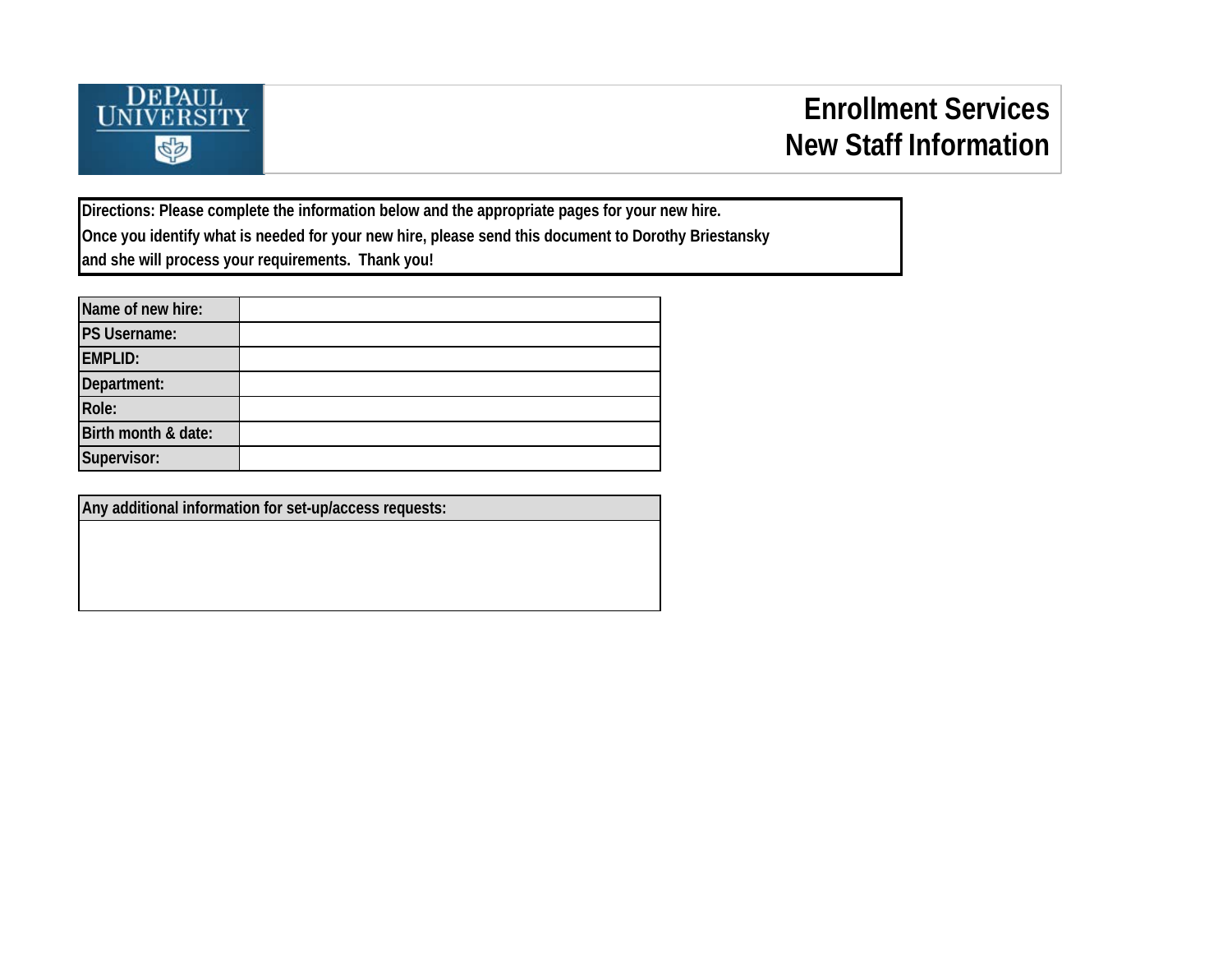

#### **Introduction and Office Set-up**

Supervisor: Please make sure each step is complete for your new hire

|             | yuur nuw ninu                                  |
|-------------|------------------------------------------------|
| <b>Need</b> | Task                                           |
| X           | Ensure cubicle is clean and has supplies       |
| X           | Introductory email to Enrollment Services      |
| X           | Office Tour and Introductions                  |
| X           | Office Keys/Desk Keys                          |
|             | Provide staff duties/floor plan/organizational |
| Χ           | chart/directory/emergency documents            |
| X           | Procedure Manual                               |
| X           | Review job description and duties              |
| X           | Obtain emergency contact information           |

#### **General Access Requests**

|                           | Supervisor: Please mark what is needed with an "X" |
|---------------------------|----------------------------------------------------|
| <b>Need</b>               | <b>What's Needed</b>                               |
| X                         | <b>EMPLID and Username email from HR</b>           |
| $\times$                  | Outlook/Network/W: drive                           |
| $\boldsymbol{\mathsf{X}}$ | Office/Cubical Phone Line                          |
|                           | <b>Business Cards</b>                              |
| $\chi$                    | Desk/Cublicle Name Signs                           |
|                           | Name Badge                                         |
|                           | Door access: 11th Floor, 55 E. Jackson             |
|                           | Door access: Loop DePaul Central                   |
|                           | Door access: Lincoln Park DePaul Central           |
|                           | Resource Room Access                               |

#### **General Training Requests**

|              | Supervisor: Please mark training needs with an "X" |
|--------------|----------------------------------------------------|
| <b>Need</b>  | Topic                                              |
| X            | Code of Conduct & Departmental Practices           |
| $\mathsf{x}$ | <b>FERPA Training</b>                              |
|              | UR Department Overview                             |
|              | DePaul Central Overview                            |
|              | <b>Financial Aid Overview</b>                      |
| $\times$     | Training Plan & Schedule                           |
| X            | Meeting with Paula Luff                            |

#### **Software, Database, & Email Access**

Supervisor: Please mark software/access needs with an

|             | "Х"                                      |
|-------------|------------------------------------------|
| <b>Need</b> | <b>What's Needed</b>                     |
| Χ           | Computer/Equipment Set-up                |
| $\sf X$     | <b>DOOR Access</b>                       |
|             | ImageNow/WebNow Access                   |
| $\sf X$     | Pidgin Access                            |
| X           | PeopleSoft Access                        |
|             | <b>BlueStar Access</b>                   |
|             | <b>Credentials Access</b>                |
|             | Data Warehouse Access                    |
|             | <b>Student Groups/Service Indicators</b> |
|             | SharePoint Edit Access-UR site           |
|             | National Student Clearinghouse Access    |
|             | R4 Access                                |
|             | <b>CRM Access</b>                        |
|             | <b>NSLDS Access</b>                      |
|             | <b>UR Phone Queue Access</b>             |
|             |                                          |
| <b>Need</b> | <b>Email Resource Box</b>                |
|             | <b>URSupport</b>                         |
|             | <b>URSupport Rules Overview</b>          |
|             | <b>URSecurity</b>                        |

| Required steps will have an "X" |  |
|---------------------------------|--|
| marked                          |  |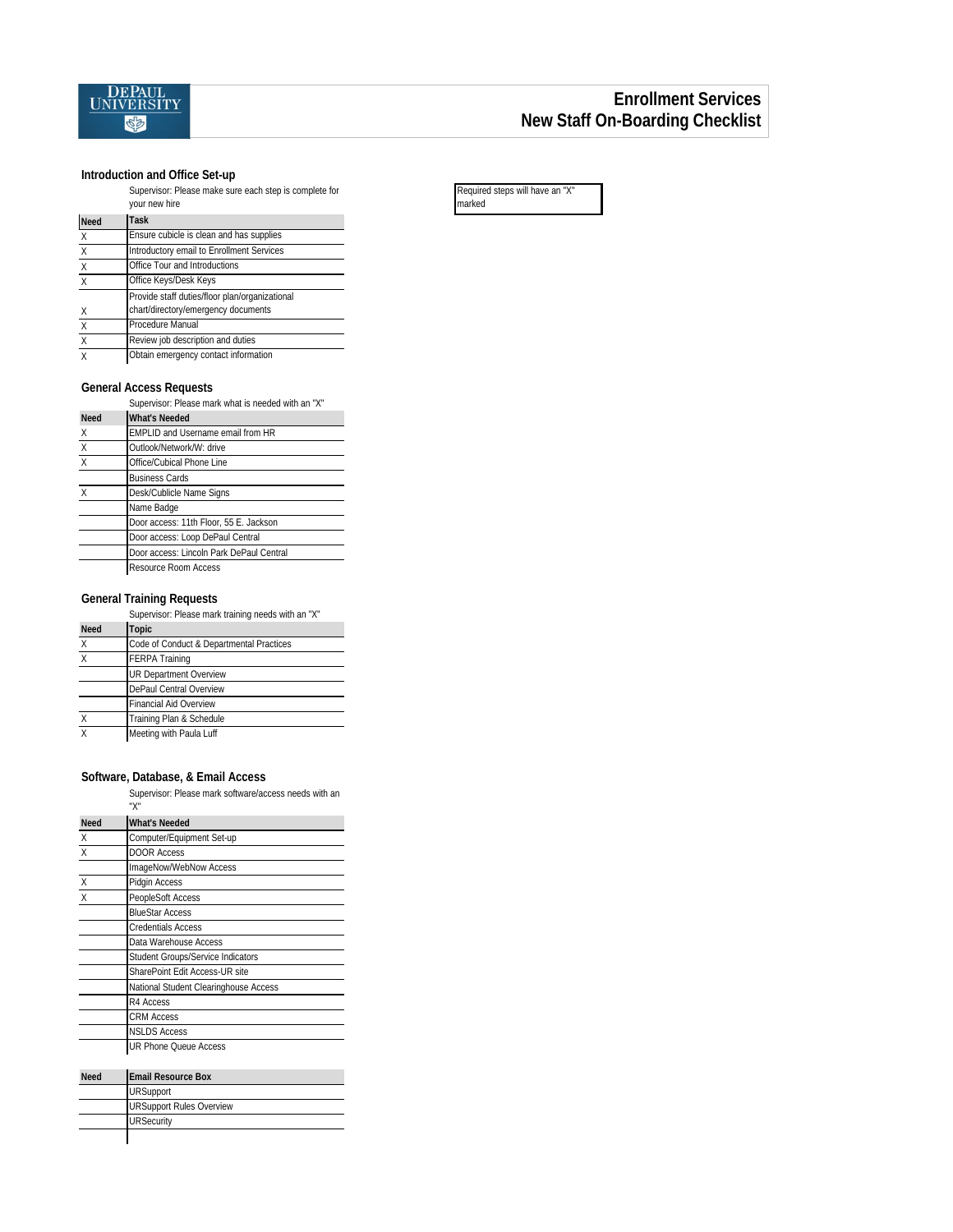

### **Enrollment Services New Staff On-Boarding Checklist**

**Introduction and Office Set-up**

|                           | Supervisor: Please make sure each step is complete for<br>your new hire               |
|---------------------------|---------------------------------------------------------------------------------------|
| <b>Need</b>               | Task                                                                                  |
| X                         | Ensure cubicle is clean and has supplies                                              |
| $\boldsymbol{\mathsf{X}}$ | Introductory email to Enrollment Services                                             |
| $\sf X$                   | Office Tour and Introductions                                                         |
| $\overline{X}$            | Office Keys/Desk Keys                                                                 |
| $\times$                  | Provide staff duties/floor plan/organizational<br>chart/directory/emergency documents |
| $\boldsymbol{\mathsf{X}}$ | Procedure Manual                                                                      |
| $\times$                  | Review job description and duties                                                     |
| $\mathsf{X}$              | Obtain emergency contact information                                                  |

#### **General Access Requests**

Supervisor: Please mark what is needed with an "X"

| <b>Need</b>               | <b>What's Needed</b>                     |
|---------------------------|------------------------------------------|
| X                         | EMPLID and Username email from HR        |
| $\boldsymbol{\mathsf{X}}$ | Outlook/Network/W: drive                 |
| $\mathsf{X}$              | Office/Cubical Phone Line                |
|                           | <b>Business Cards</b>                    |
| X                         | Desk/Cublicle Name Signs                 |
|                           | Name Badge                               |
|                           | Door access: 11th Floor, 55 E. Jackson   |
|                           | Door access: Loop DePaul Central         |
|                           | Door access: Lincoln Park DePaul Central |
|                           | Resource Room Access                     |

#### **General Training Requests**

|                           | Supervisor: Please mark training needs with an "X" |
|---------------------------|----------------------------------------------------|
| <b>Need</b>               | <b>Topic</b>                                       |
| X                         | Code of Conduct & Departmental Practices           |
| $\boldsymbol{\mathsf{x}}$ | <b>FERPA Training</b>                              |
|                           | <b>UR Department Overview</b>                      |
|                           | DePaul Central Overview                            |
|                           | <b>Financial Aid Overview</b>                      |
| $\boldsymbol{\mathsf{X}}$ | Training Plan & Schedule                           |
| X                         | Meeting with Paula Luff                            |

#### **Software, Database, & Email Access**

Supervisor: Please mark software/access needs with an

|                | "Х"                                   |
|----------------|---------------------------------------|
| <b>Need</b>    | <b>What's Needed</b>                  |
| $\times$       | Computer/Equipment Set-up             |
| $\times$       | <b>DOOR Access</b>                    |
|                | ImageNow/WebNow Access                |
| $\mathsf X$    | Pidgin                                |
| $\overline{x}$ | PeopleSoft Access                     |
|                | <b>BlueStar Access</b>                |
|                | Data Warehouse Access                 |
|                | Student Groups/Service Indicators     |
|                | SharePoint Edit Access-FA site        |
|                | <b>Uptivity Access</b>                |
|                | R4 Access                             |
|                | <b>CRM</b>                            |
|                | <b>COD Access</b>                     |
|                | <b>NSLDS Access</b>                   |
|                | National Student Clearinghouse Access |
|                | <b>EDE Access</b>                     |
|                | FA Phone Queue Access                 |

| <b>Need</b> | <b>Email Resource Box</b> |
|-------------|---------------------------|
|             | Finaid1                   |
|             | OFA_Operations            |
|             | OFAScholarships           |
|             | finaid loans              |
|             | OFA NewStudent            |
|             | OFA SAP                   |
|             | OFA_Systems               |
|             | FinAid_ImageNow           |
|             |                           |

Required steps will have an "X" marked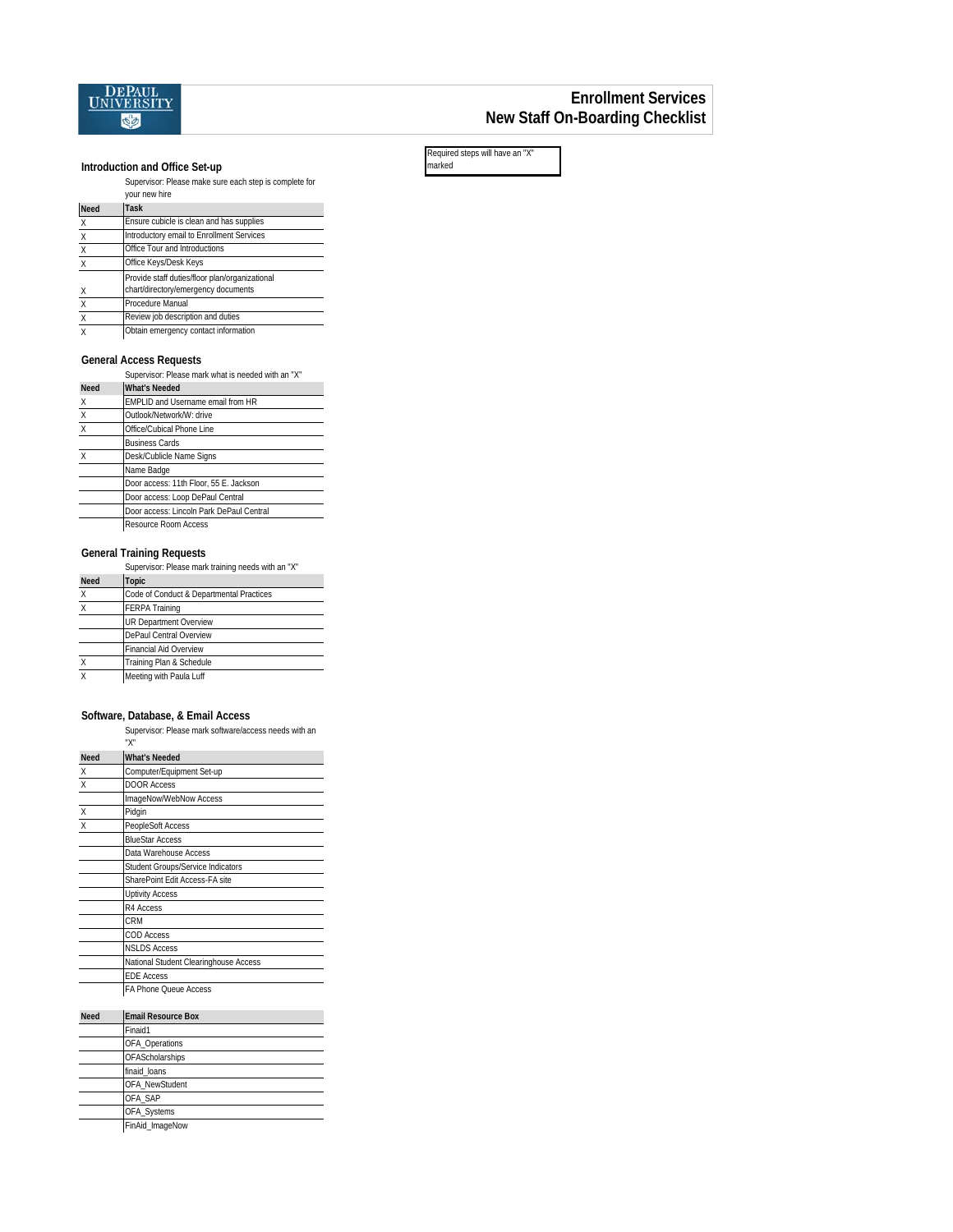

## **Enrollment Services New Staff On-Boarding Checklist**

#### **Introduction and Office Set-up**

Supervisor: Please make sure each step is complete for

|             | your new hire                                                                         |
|-------------|---------------------------------------------------------------------------------------|
| <b>Need</b> | Task                                                                                  |
| X           | Ensure cubicle is clean and has supplies                                              |
| X           | Introductory email to Enrollment Services                                             |
| Χ           | Office Tour and Introductions                                                         |
| X           | Office Keys/Desk Keys                                                                 |
| X           | Provide staff duties/floor plan/organizational<br>chart/directory/emergency documents |
| X           | Procedure Manual                                                                      |
| X           | Review job description and duties                                                     |
| X           | Obtain emergency contact information                                                  |

#### **General Access Requests**

|             | Supervisor: Please mark what is needed with an "X" |
|-------------|----------------------------------------------------|
| <b>Need</b> | <b>What's Needed</b>                               |
| Χ           | EMPLID and Username email from HR                  |
| $\sf X$     | Outlook/Network/W: drive                           |
| X           | Office/Cubical Phone Line                          |
|             | <b>Business Cards</b>                              |
|             | Desk/Cublicle Name Signs                           |
|             | Name Badge                                         |
|             | Door access: 11th Floor, 55 E. Jackson             |
|             | Door access: Loop DePaul Central                   |
|             | Door access: Lincoln Park DePaul Central           |
|             | Resource Room Access                               |

#### **General Training Requests**

Supervisor: Please mark training needs with an "X"

| <b>Need</b> | <b>Topic</b>                             |
|-------------|------------------------------------------|
| χ           | Code of Conduct & Departmental Practices |
| X           | <b>FERPA Training</b>                    |
|             | <b>UR Department Overview</b>            |
|             | DePaul Central Overview                  |
|             | Financial Aid Overview                   |
| X           | Training Plan & Schedule                 |
|             | Meeting with Paula Luff                  |

#### **Software, Database, & Email Access**

Supervisor: Please mark software/access needs with an

|             | "Х"                                   |
|-------------|---------------------------------------|
| <b>Need</b> | <b>What's Needed</b>                  |
| X           | Computer/Equipment Set-up             |
| X           | <b>DOOR Access</b>                    |
|             | ImageNow/WebNow Access                |
| X           | Pidgin                                |
| X           | PeopleSoft Access                     |
|             | <b>BlueStar Access</b>                |
|             | Student Groups/Service Indicators     |
|             | SharePoint Edit Access-DPCL Site      |
|             | R4 Access                             |
|             | CRM                                   |
|             | <b>COD Access</b>                     |
|             | <b>NSLDS Access</b>                   |
|             | National Student Clearinghouse Access |
|             | <b>FDF Access</b>                     |
|             | DPCL Phone Queue Access               |
|             |                                       |
| <b>Need</b> | <b>Email Resource Box</b>             |
|             | DPCL                                  |

| Required steps will have an "X" |  |
|---------------------------------|--|
| marked                          |  |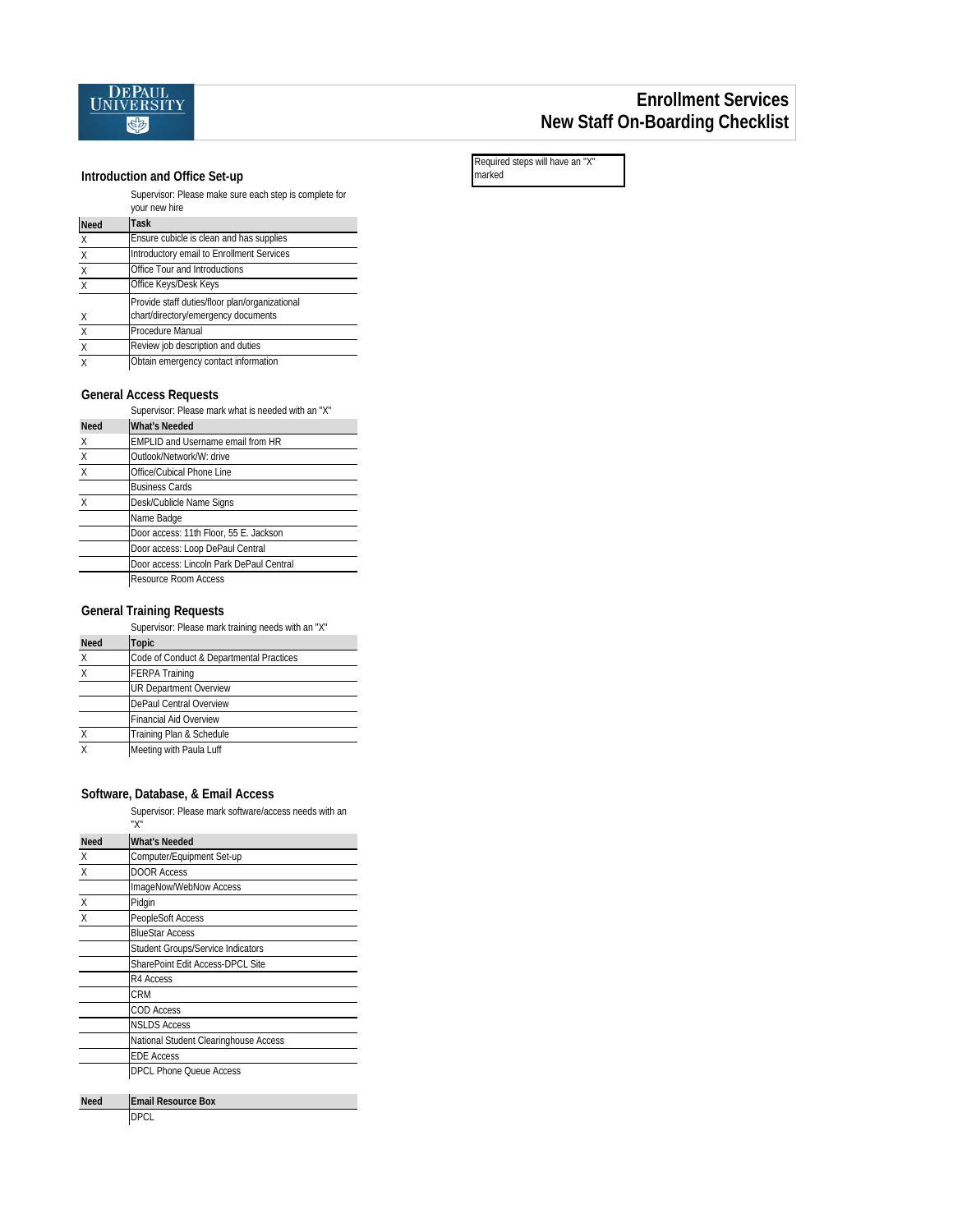

# **Enrollment Services New Staff On-Boarding Checklist**

## **General Access Requests**

Supervisor: Please mark what is needed with an "X"

| <b>Need</b> | <b>What's Needed</b>                     | <b>Processed By</b>                     |
|-------------|------------------------------------------|-----------------------------------------|
|             | <b>EMPLID and Username email from HR</b> | Dorothy Briestansky                     |
|             | Outlook/Network/W: drive                 | <b>NetAdmin</b>                         |
|             | Office/Cubical Phone Line                | Robert Lake                             |
|             | <b>Business Cards</b>                    | http://bell-litho.com/DePaul/Login.aspx |
|             | Desk/Cublicle Name Signs                 |                                         |
|             | Name Badge                               | Classic Design Awards, Inc.             |
|             | Door access: 11th Floor, 55 E. Jackson   | <b>IDAdmin</b>                          |
|             | Door access: Loop DePaul Central         | <b>IDAdmin</b>                          |
|             | Door access: Lincoln Park DePaul Central | <b>IDAdmin</b>                          |
|             | <b>Resource Room Access</b>              | <b>IDAdmin</b>                          |

## **General Training Requests**

Supervisor: Please mark training needs with an "X"

| <b>Need</b> | <b>Topic</b>                             | <b>Requested By</b> | Request Sent to     | <b>Trainer</b> |
|-------------|------------------------------------------|---------------------|---------------------|----------------|
|             | Code of Conduct & Departmental Practices | Supervisor          | Kelly Morgan        | Agnes Roche    |
|             | <b>FERPA Training</b>                    | Supervisor          | Kelly Morgan        | Kelly Morgan   |
|             | <b>UR Department Overview</b>            | Supervisor          | Kelly Morgan        | Michael Wright |
|             | DePaul Central Overview                  | Supervisor          | Kelly Morgan        | Karen LeVeque  |
|             | <b>Financial Aid Overview</b>            | Supervisor          | Kelly Morgan        |                |
|             | Training Plan & Schedule                 | Supervisor          | Kelly Morgan        | Varies         |
|             | Meeting with Paula Luff                  | Supervisor          | Dorothy Briestansky | Paula Luff     |

# **University Registrar Software, Database, & Email Access**

Supervisor: Please mark software/access needs with an "X"

| <b>Need</b> | What's Needed             | Requested By | <b>Reauest Sent To</b> | <b>IProcessed By</b> |
|-------------|---------------------------|--------------|------------------------|----------------------|
|             | Computer/Equipment Set-up | Supervisor   | Justin Johnson         | Justin Johnson       |
|             | <b>DOOR Access</b>        | Supervisor   | Anthony Andrade        | Anthony Andrade      |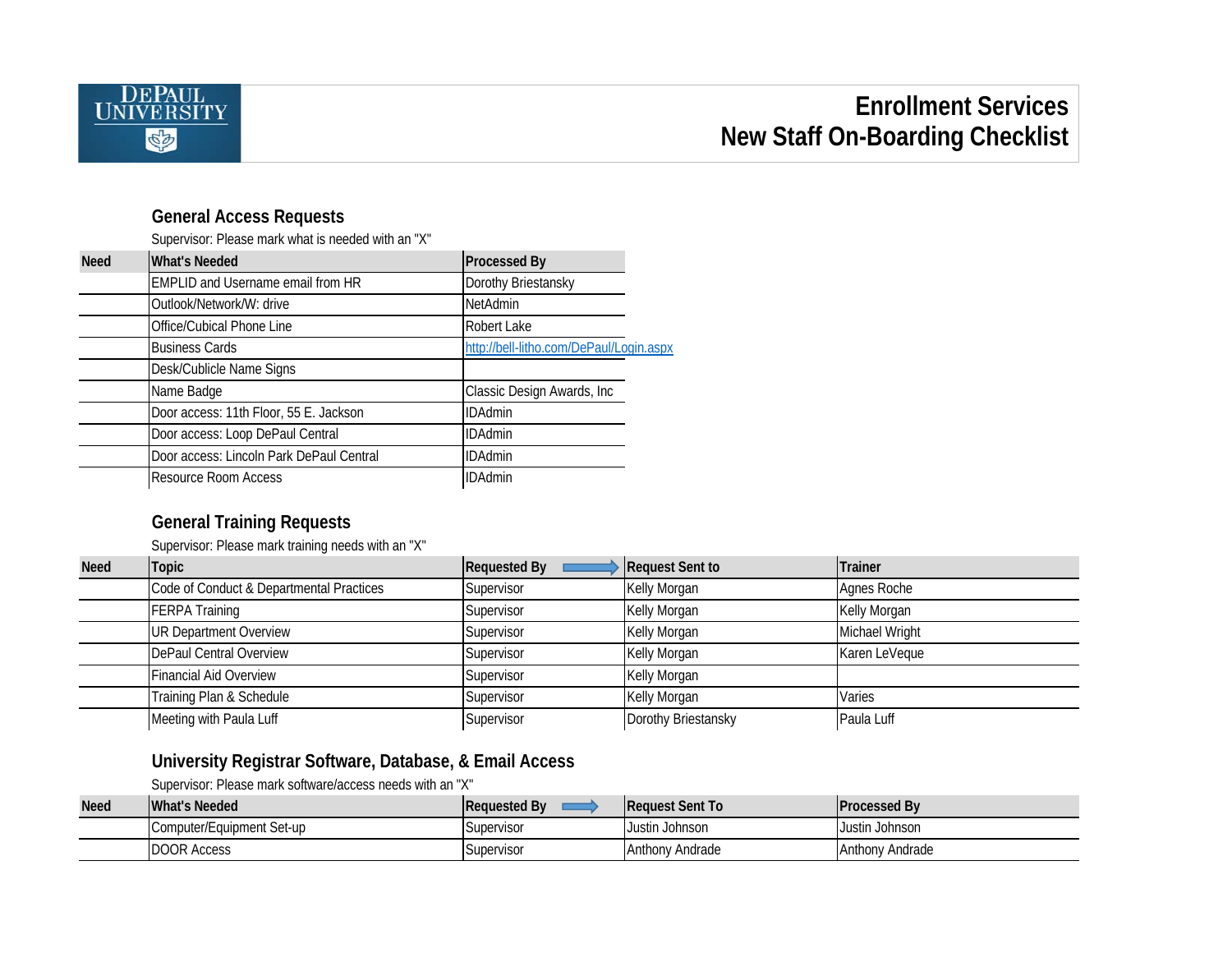| ImageNow/WebNow Access                   | Supervisor | <b>URSecurity</b>     | ImageNowAdmin             |
|------------------------------------------|------------|-----------------------|---------------------------|
| Pidgin Access                            | Supervisor | <b>URSecurity</b>     | NetAdmin                  |
| PeopleSoft Access                        | Supervisor | Dorothy Briestansky   | <b>URSecurity/PSAdmin</b> |
| <b>BlueStar Access</b>                   | Supervisor | <b>URSecurity</b>     | <b>PSAdmin</b>            |
| <b>Credentials Access</b>                | Supervisor | <b>URSecurity</b>     | <b>URSecurity</b>         |
| Data Warehouse Access                    | Supervisor | <b>URSecurity</b>     | <b>DWAdmin</b>            |
| <b>Student Groups/Service Indicators</b> | Supervisor | <b>URSecurity</b>     | Jennifer Seyer            |
| SharePoint Edit Access-UR site           | Supervisor | <b>URSecurity</b>     | SharePointAdmin           |
| National Student Clearinghouse Access    | Supervisor | <b>URSecurity</b>     | James Wade                |
| R4 Access                                | Supervisor | <b>Stacey Blacher</b> | Records Management        |
| <b>CRM Access</b>                        | Supervisor | <b>URSecurity</b>     | NetAdmin/Anthony Andrade  |
| <b>NSLDS Access</b>                      | Supervisor | Agnes Roche           | Agnes Roche               |
| <b>UR Phone Queue Access</b>             | Supervisor | Karen LeVeque         | Robert Lake               |

| <b>Need</b> | <b>IEmail Resource Box</b> | <b>Requested By</b> | <b>Request Sent to</b>    | <b>IProcessed By</b>      |
|-------------|----------------------------|---------------------|---------------------------|---------------------------|
|             | <b>URSupport</b>           | Supervisor          | Michael Wright/Sean Brown | Michael Wright/Sean Brown |
|             | URSupport Rules Overview   | Supervisor          | Supervisor                |                           |
|             | <b>URSecurity</b>          | Supervisor          | <b>URSecurity</b>         | Jennifer Sever            |

# **Financial Aid Software, Database, & Email Access**

Please mark software/access needs with an "X"

| <b>Need</b> | <b>What's Needed</b>                     | <b>Requested By</b> | <b>Request Sent To</b> | <b>Processed By</b> |
|-------------|------------------------------------------|---------------------|------------------------|---------------------|
|             | Computer/Equipment Set-up                | Supervisor          | Justin Johnson         | Justin Johnson      |
|             | <b>DOOR Access</b>                       | Supervisor          | Justin Johnson         | Justin Johnson      |
|             | ImageNow/WebNow Access                   | Supervisor          | Justin Johnson         | ImageNowAdmin       |
|             | Pidgin                                   | Supervisor          | Justin Johnson         | NetAdmin            |
|             | PeopleSoft Access                        | Supervisor          | Dorothy Briestansky    | <b>FASecurity</b>   |
|             | <b>BlueStar Access</b>                   | Supervisor          | <b>URSecurity</b>      | <b>PSAdmin</b>      |
|             | Data Warehouse Access                    | Supervisor          | Justin Johnson         | <b>DWAdmin</b>      |
|             | <b>Student Groups/Service Indicators</b> | Supervisor          | <b>URSecurity</b>      | James Wade          |
|             | SharePoint Edit Access-FA site           | Supervisor          | Justin Johnson         | SharePointAdmin     |
|             | <b>Uptivity Access</b>                   | Supervisor          | Karen LeVeque          | Mel Rodas           |
|             | R4 Access                                | Supervisor          | Dorothy Briestansky    | Records Management  |
|             | <b>CRM</b>                               | Supervisor          | Justin Johnson         | NetAdmin            |
|             | COD Access                               | Supervisor          | Agnes Roche            | Agnes Roche         |
|             | <b>NSLDS Access</b>                      | Supervisor          | Agnes Roche            | Agnes Roche         |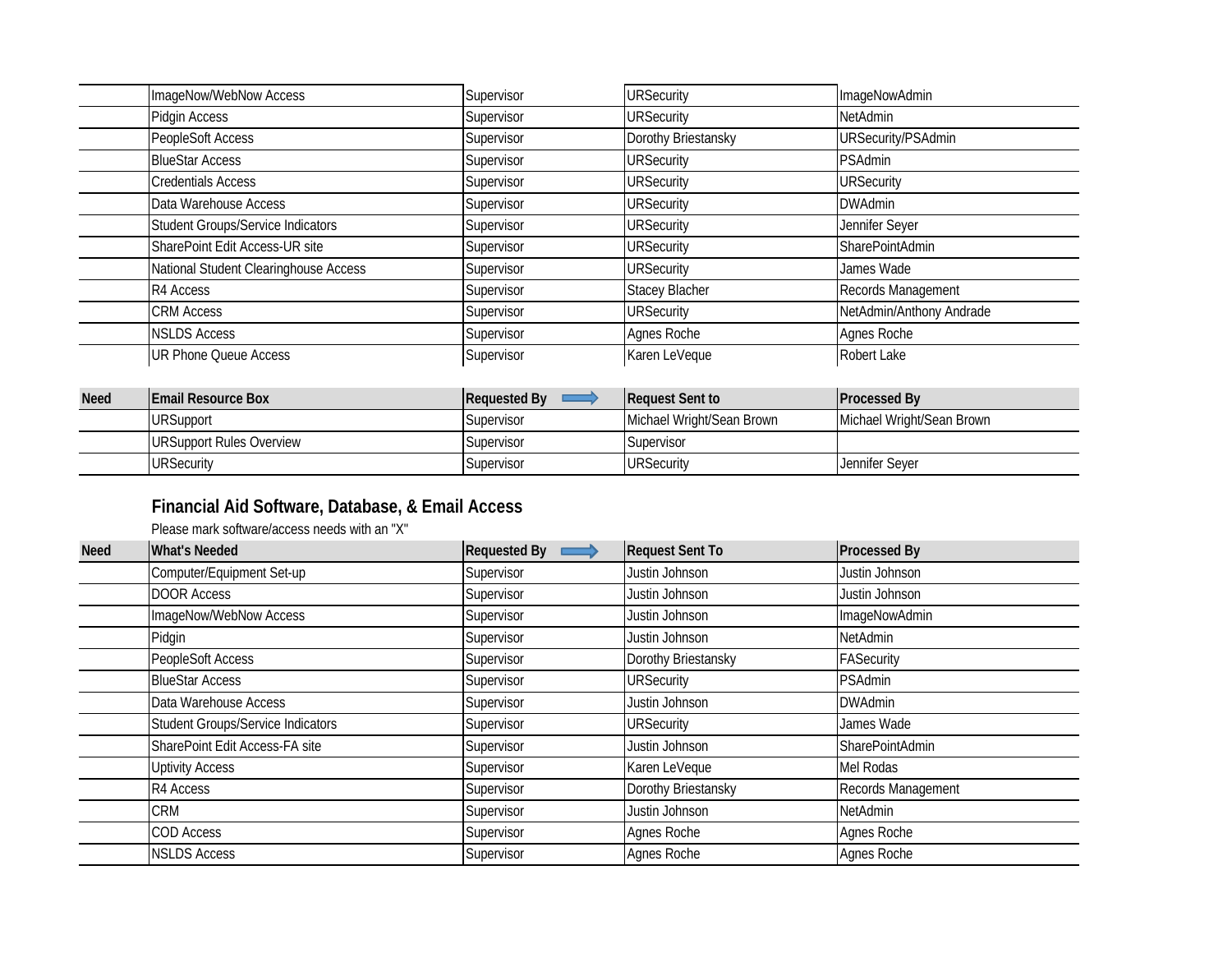|             | National Student Clearinghouse Access | Supervisor          | Agnes Roche            | <b>URSecurity</b>   |
|-------------|---------------------------------------|---------------------|------------------------|---------------------|
|             | <b>EDE Access</b>                     | Supervisor          | Justin Johnson         | Justin Johnson      |
|             | FA Phone Queue Access                 | Supervisor          | Karen LeVeque          | Robert Lake         |
|             |                                       |                     |                        |                     |
| <b>Need</b> | <b>Email Resource Box</b>             | <b>Requested By</b> | <b>Request Sent to</b> | <b>Processed By</b> |
|             | Finaid1                               | Supervisor          | Justin Johnson         | Justin Johnson      |
|             | OFA_Operations                        | Supervisor          | Justin Johnson         | Justin Johnson      |
|             | <b>OFAScholarships</b>                | Supervisor          | Justin Johnson         | Justin Johnson      |
|             | finaid_loans                          | Supervisor          | Justin Johnson         | Justin Johnson      |
|             | OFA_NewStudent                        | Supervisor          | Justin Johnson         | Justin Johnson      |
|             | OFA SAP                               | Supervisor          | Justin Johnson         | Justin Johnson      |
|             | OFA_Systems                           | Supervisor          | Justin Johnson         | Justin Johnson      |
|             | FinAid_ImageNow                       | Supervisor          | Justin Johnson         | Justin Johnson      |

# **DePaul Central Software, Database, & Email Access**

Please mark software/access needs with an "X"

| <b>Need</b> | <b>What's Needed</b>                     | <b>Requested By</b><br>$\implies$ | <b>Request Sent To</b> | <b>Processed By</b>  |
|-------------|------------------------------------------|-----------------------------------|------------------------|----------------------|
|             | Computer/Equipment Set-up                | Supervisor                        | Justin Johnson         | Justin Johnson       |
|             | <b>DOOR Access</b>                       | Supervisor                        | Justin Johnson         | Justin Johnson       |
|             | ImageNow/WebNow Access                   | Supervisor                        | Justin Johnson         | <b>ImageNowAdmin</b> |
|             | Pidgin                                   | Supervisor                        | Justin Johnson         | NetAdmin             |
|             | PeopleSoft Access                        | Supervisor                        | Dorothy Briestansky    | FASecurity           |
|             | <b>BlueStar Access</b>                   | Supervisor                        | <b>URSecurity</b>      | <b>PSAdmin</b>       |
|             | <b>Student Groups/Service Indicators</b> | Supervisor                        | <b>URSecurity</b>      | James Wade           |
|             | SharePoint Edit Access-DPCL Site         | Supervisor                        | Karen LeVeque          | SharePointAdmin      |
|             | R4 Access                                | Supervisor                        | Dorothy Briestansky    | Records Management   |
|             | <b>CRM</b>                               | Supervisor                        | Justin Johnson         | NetAdmin             |
|             | <b>COD Access</b>                        | Supervisor                        | Agnes Roche            | Agnes Roche          |
|             | <b>NSLDS Access</b>                      | Supervisor                        | Agnes Roche            | Agnes Roche          |
|             | National Student Clearinghouse Access    | Supervisor                        | Agnes Roche            | <b>URSecurity</b>    |
|             | <b>EDE Access</b>                        | Supervisor                        | Justin Johnson         | Justin Johnson       |
|             | <b>DPCL Phone Queue Access</b>           | Supervisor                        | Karen LeVeque          | Robert Lake          |

| <b>Need</b> | <b>IEmail Resource Box</b> | <b>IReauested Bv</b> | t Sent to<br>- Request | <b>IProcessed By</b> |
|-------------|----------------------------|----------------------|------------------------|----------------------|
|             | <b>DPCL</b>                | Supervisor           | Justin Johnsor         | Justin Johnson       |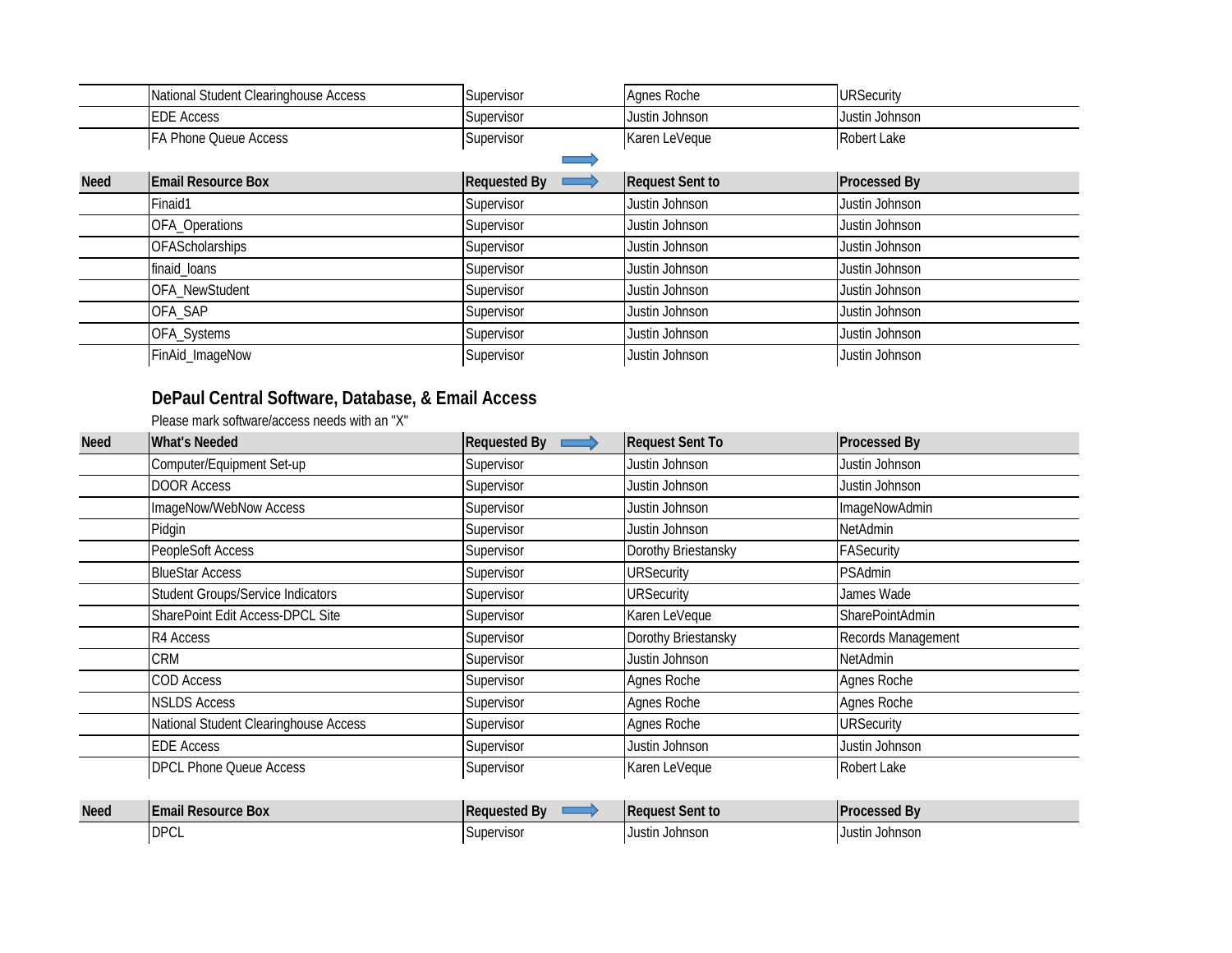[Most forms will be in http://is.depaul.edu – will need to have the new employee's ID # for all IS forms.](http://is.depaul.edu/)

**1. Outlook/Network/W drive – LoginID: Need an IS form filled out.** 

click on Systems Data Information & Access

- click on Access Forms

click on New E-Mail/Network Access

login with your CampusConnect login

fill out information and submit

**2. Need to wait until you get an email from NETADMIN with employee's USERNAME to continue with the rest of the forms.**

**3. Once you get username & ID# you can fill out the IS form for PeopleSoft access**

click on Systems Data Information & Access

click on PeopleSoft

- click on PeopleSoft Access Request Form

login with your CampusConnect login

fill out information and submit

make sure you also click CRM Production box and you enter in Provider Group: OFA Service

**4. FA phone queue system – need to fill out**

["Uptivity Access Request Form at http://offices.depaul.edu/student-records/about/Pages/call-copy](http://offices.depaul.edu/student-records/about/Pages/call-copy-access-request-form.aspx)[access-request-form.aspx](http://offices.depaul.edu/student-records/about/Pages/call-copy-access-request-form.aspx)

Fill out form and submit

Talina Phillips, Data Security Coordinator is giving access. x27521

**5. Phone for office/cube – need to fill out IS form for New line, or change name on current phone line.**

click on Communication Services

click on Telephone

Under Faculty/Staff Telephones

click on Move/Add/Change Line

- click on form – check where it says "Add or Change"

submit

**6. ImageNow / EDE access – Done by Justin.**

will need Username to process